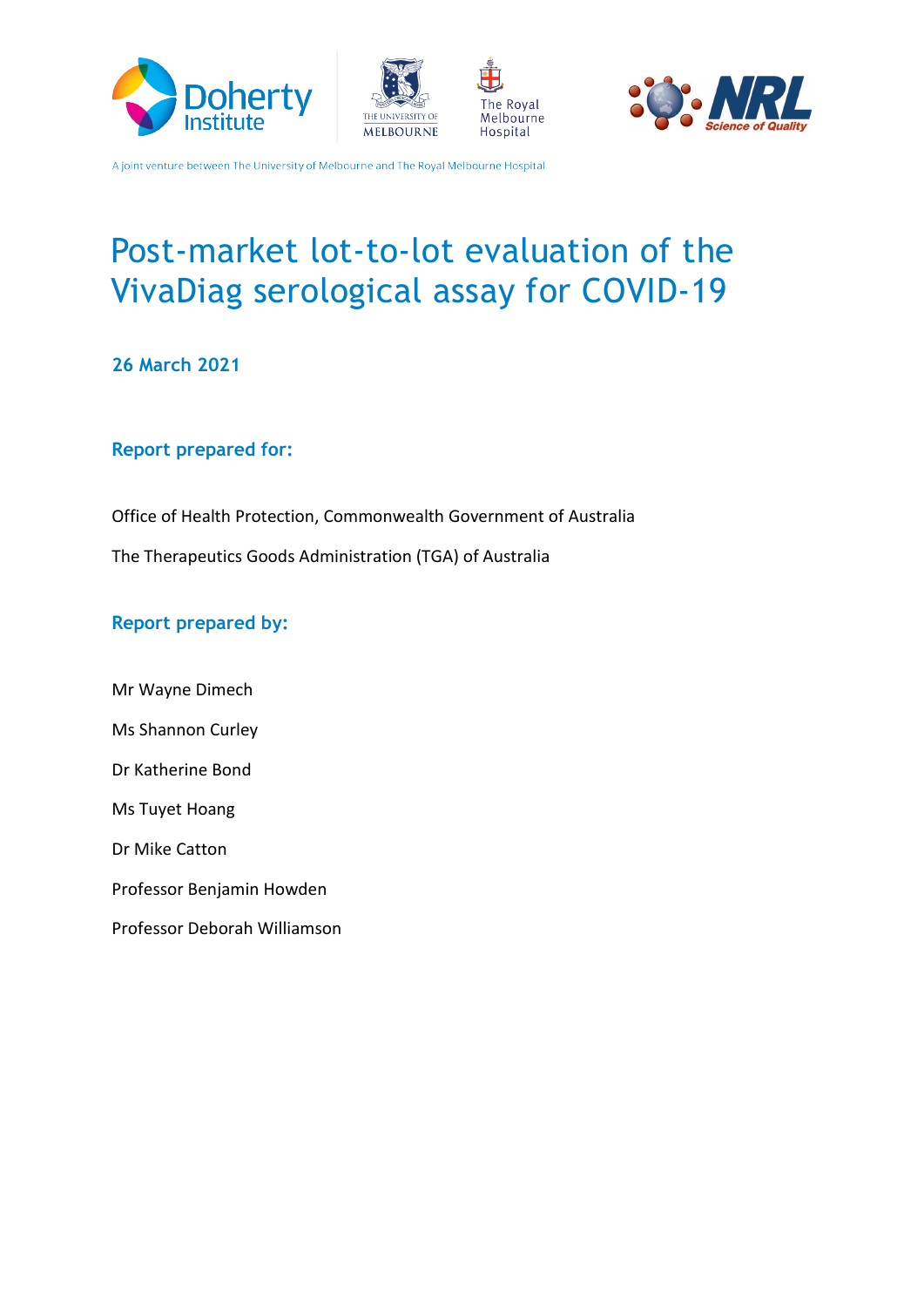







# Post-market lot-to-lot evaluation of the VivaDiag serological assay for COVID-19 continued

### **Contents**

| 2.1 |  |  |  |
|-----|--|--|--|
| 2.2 |  |  |  |
| 2.3 |  |  |  |
| 2.4 |  |  |  |
| 2.5 |  |  |  |
|     |  |  |  |
|     |  |  |  |
|     |  |  |  |
|     |  |  |  |
|     |  |  |  |
|     |  |  |  |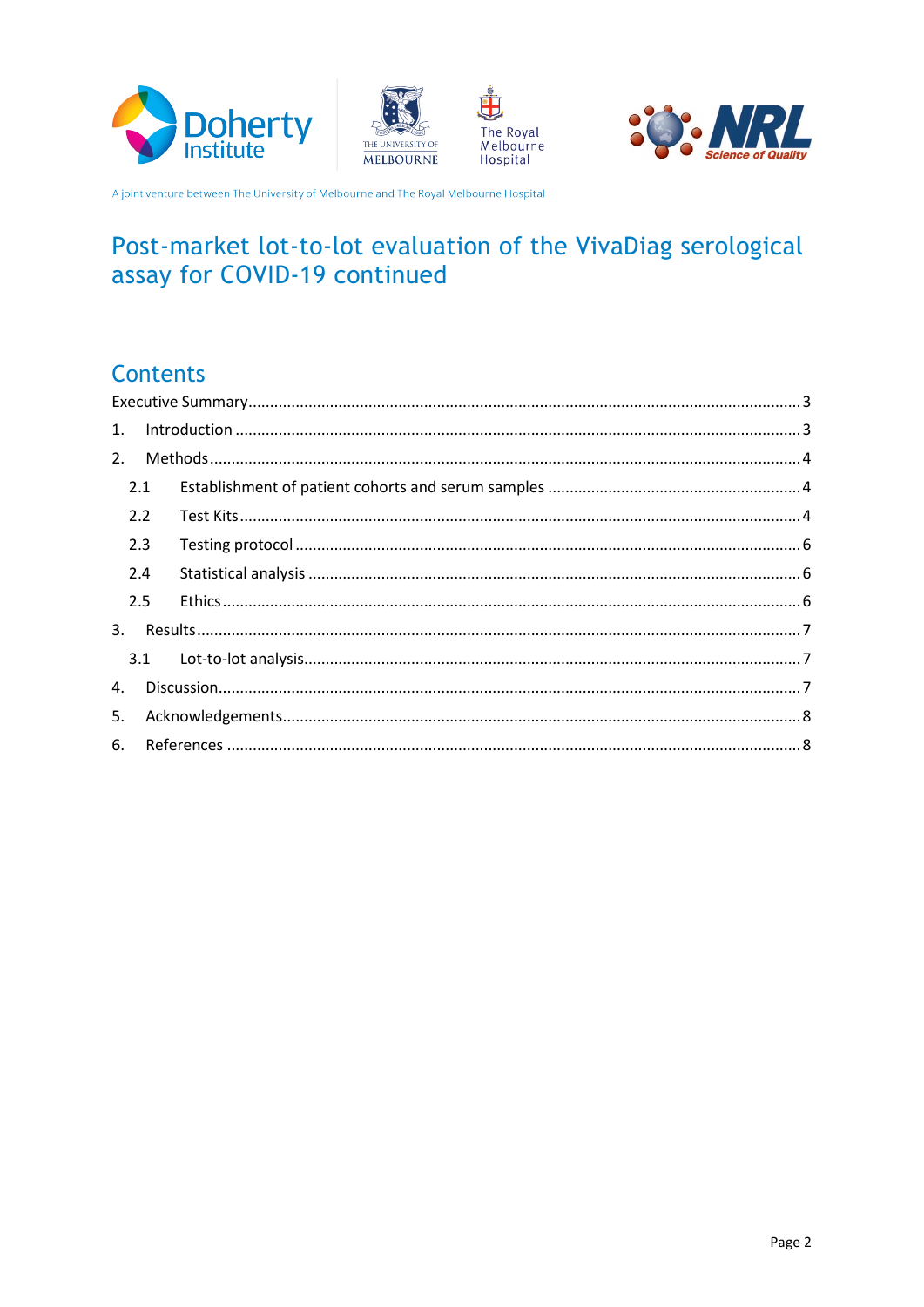







# Post-market lot-to-lot evaluation of the VivaDiag serological assay for COVID-19 continued

### <span id="page-2-0"></span>Executive Summary

Here, we present results of the post-market lot-to-lot evaluation of the VivaDiag serological assay for the detection of SARS-CoV-2. A previous full post-market evaluation was undertaken by the Doherty Institute using a cohort of stored serum prior to the COVID-19 outbreak in Australia, and on serum specimens collected from patients with SARS-CoV-2 infection confirmed by molecular testing. The previous VivaDiag Report containing this data analysis wasissued in April 2020. In September 2020, the Doherty Institute established a collaboration with the National Serology Reference Laboratory, Australia (NRL) to undertake future postmarket evaluations using a different set of samples. The new panel of specimens have high volume, are well-characterised and will allow for comparison of performance across test kits.

It must be noted that the panel of specimens used in this study are plasma rather than serum. All positive specimens used in the current study were obtained from RT-PCR positive patients with the plasma specimens taken at least 14 days after symptom onset.

### <span id="page-2-1"></span>1. Introduction

This work continues the post-market validation work first reported on 29th April by the Doherty Institute. Following the initial laboratory responses and release of the viral whole genome sequence by Chinese investigators in early January 2020, there was a rapid development of serological assays for COVID-19. $1-3$  The first serological tests for COVID-19 were lateral flow immunoassays, also known as serological point-of-care tests (PoCT). The urgent need for diagnostic testing has meant that many test kits have undergone an expedited assessment from the Australian Therapeutic Goods Administration (TGA). As such,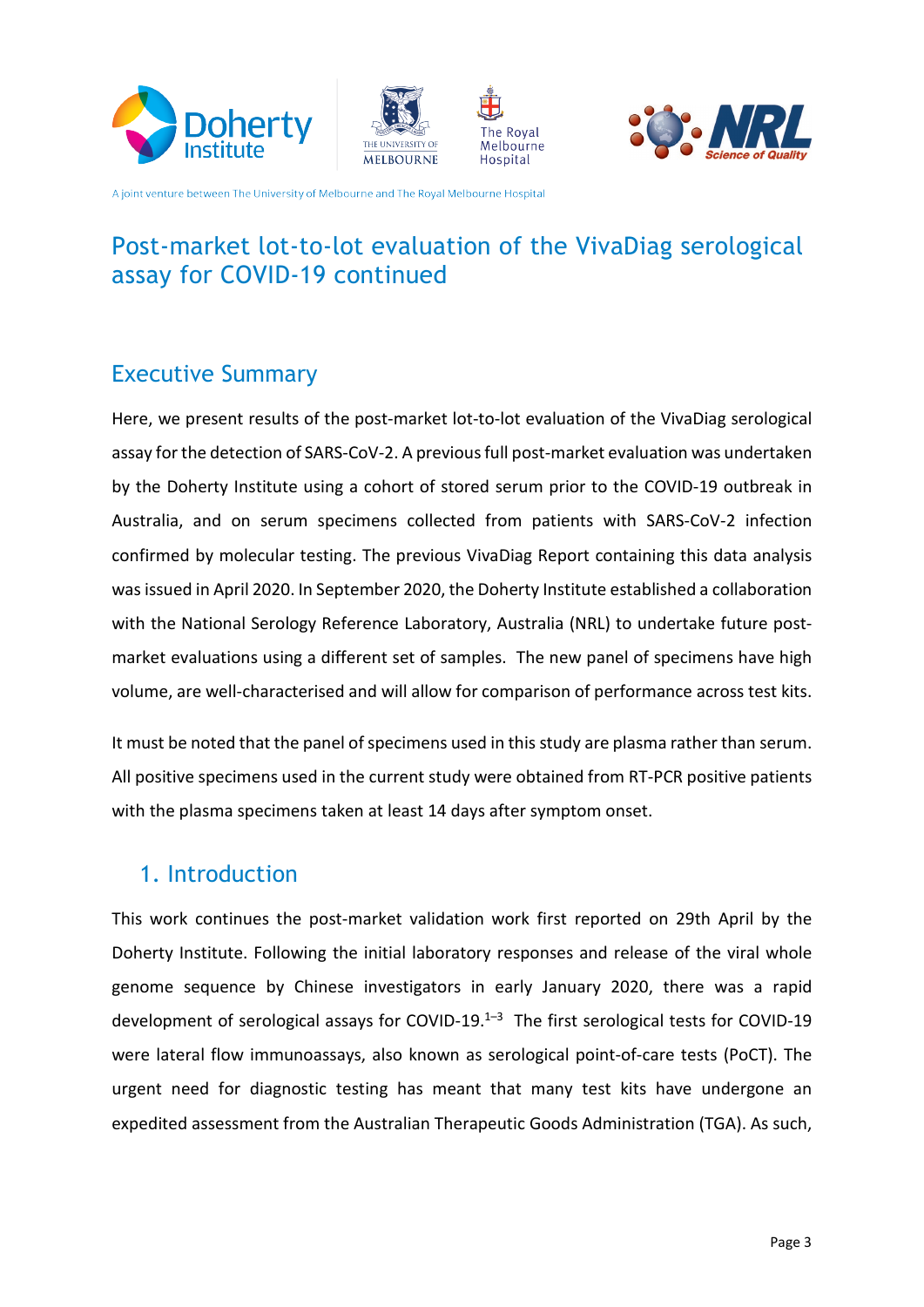







# Post-market lot-to-lot evaluation of the VivaDiag serological assay for COVID-19 continued

post-market validation of COVID-19 diagnostic kits that are listed on the Australian Register of Therapeutic Goods (ARTG) has been undertaken. Here, we present the results of the VivaDiag COVID-19 IgM/IgG Rapid Test kit (listed on the ARTG) lot-to-lot variation evaluation.

### <span id="page-3-0"></span>2. Methods

#### <span id="page-3-1"></span>2.1 Establishment of patient cohorts and serum samples

Specimens acquired by NRL have been used in this study and will be used in future post market evaluations.

#### *Lot-to-lot variation*

A cinical sensitivity panel of 100 plasma specimens were obtained from 100 unique patients with SARS-CoV-2 detected by RT-PCR from upper and / or lower respiratory tract specimens. The plasma specimens were collected no less than 14 days post infection. This time-period allows for the development of an immune response. Detectable SARS-CoV-2 IgG was confirmed in each sample using a chemiluminescent immunoassay. Two specimens in the clinical sensitivity panel were used to create a doubling-dilution series in negative plasma to determine lot-to-lot variation across all reagent batch lots.

#### <span id="page-3-2"></span>2.2 Test Kits

There were four reagent batch lots of the VivaDiag COVID-19 IgM/IgG Rapid Test kits (VivaDiag) included in this study (Table 1). All test kits were stored in a temperature and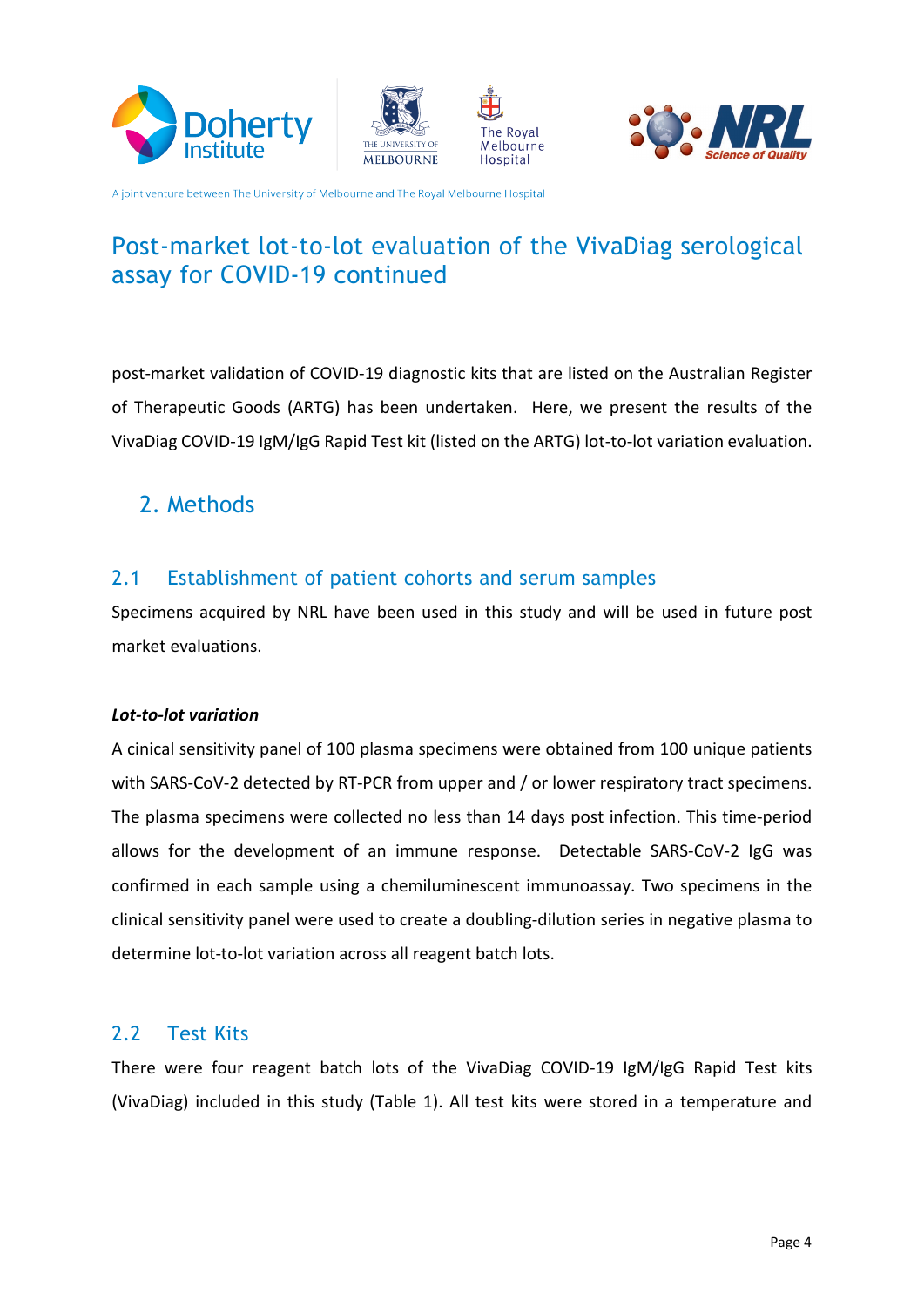







# Post-market lot-to-lot evaluation of the VivaDiag serological assay for COVID-19 continued

humidity-controlled environment. All testing was performed according to the manufacturers' instructions for use (IFU). The same panel of specimens were tested on each test kit. This test kit is a lateral flow serological assay and similar to other POCTs evaluated, include the following features:

- i. single use immunochromatographic lateral flow test, for the detection of IgM and IgG in serum, plasma or whole blood
- ii. the specific SARS-CoV-2 recombinant antigen(s) incorporated into the assay is not described
- iii. IFU indicates that test results should not be used as the sole basis for clinical management decisions, requiring interpretation alongside clinical features.

| <b>Test Kit</b> | <b>Manufacturer</b>                                          | <b>Batch Numbers #</b> |
|-----------------|--------------------------------------------------------------|------------------------|
|                 | Vivachek Biotech (Hangzhou)<br>Stonestar Wholesale           | E2005005               |
| VivaDiag        |                                                              | E2005006               |
|                 | Vivachek Biotech (Hangzhou)<br>Device Technologies Australia | E2005033               |
|                 |                                                              | E2003011               |

Immunochromatographic assays involve the detection of anti-SARS-CoV-2 IgM and/or IgG antibodies through binding to immobilised recombinant antigen attached to colloidal gold, followed by detection of the conjugates by an anti-human IgM or IgG antibody. A control line is also incorporated, which measures adequacy of fluid flow along the test strip.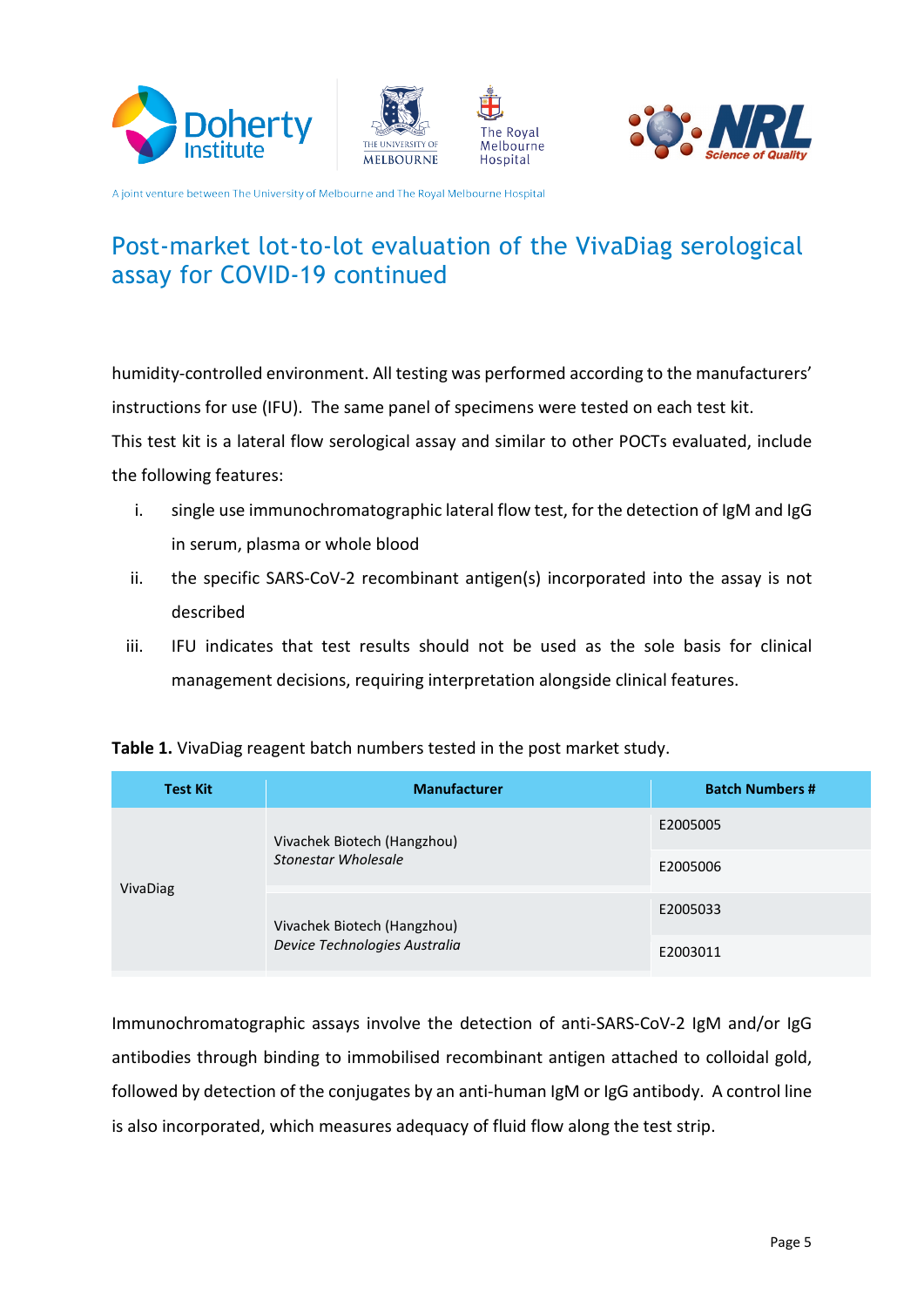







# Post-market lot-to-lot evaluation of the VivaDiag serological assay for COVID-19 continued

#### <span id="page-5-0"></span>2.3 Testing protocol

Testing of the lateral flow assays was performed at NRL by three laboratory technicians, all of whom have undergone previous training in the use of lateral flow assays. Testing was performed exactly as per the IFU. For all testing, lateral flow test strips were each read by two different technicians. A third read by a third technician was undertaken if the first two reads were discordant, with the third read taken as the final result. Reading by all three scorers were made within the time-frame specified by the manufacturer.

Any specimen with an invalid test result was repeated on the same lot number, if sufficient test devices were available. If the subsequent test reported a valid result, that result was used as the final result. If the specimen was repeatedly invalid that specimen was removed from analysis, but the total number of invalid and discordant results were noted.

#### <span id="page-5-1"></span>2.4 Statistical analysis

**Lot-to-lot variation** – The highest dilution of two samples having a reactive test result was compared across four reagent batch lots.

#### <span id="page-5-2"></span>2.5 Ethics

The specimens used in this study were provided to NRL by third-party organisations, including national blood transfusion services. All specimens were collected from individuals with informed consent under various ethics approvals.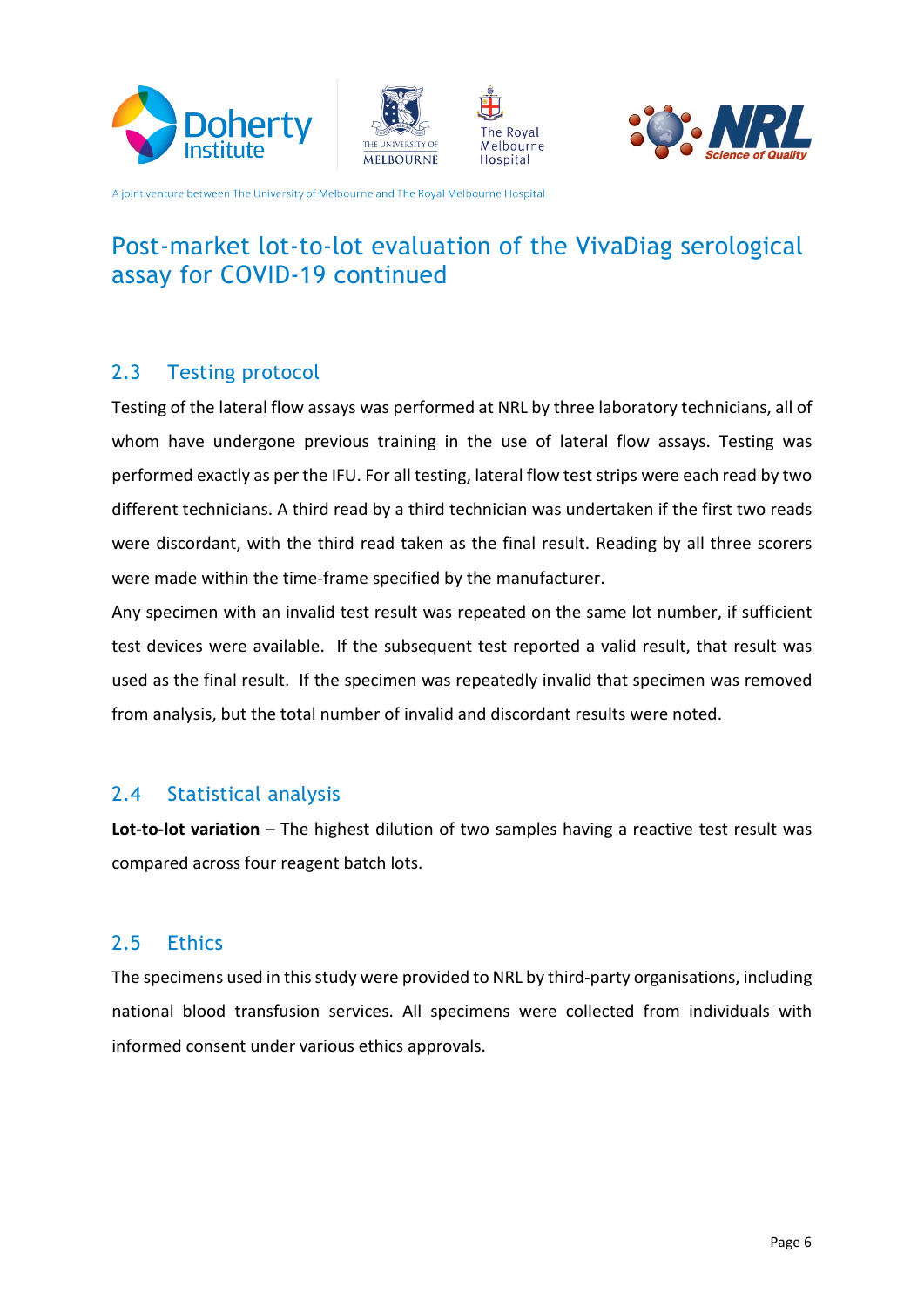







# Post-market lot-to-lot evaluation of the VivaDiag serological assay for COVID-19 continued

### <span id="page-6-0"></span>3. Results

#### <span id="page-6-1"></span>3.1 Lot-to-lot analysis

The IgG and IgM results from testing the dilution series in four reagent lots are summarised in Table 2.

**Table 2**. Results of testing dilution series of two positive specimens to determine lot- to-lot comparison of the VivaDiag COVID-19 IgG/IgM Rapid Test. The highest dilution recording a positive test result was determined as the end point.

| <b>VivaDiag Assay</b> | <b>Test Results Sample 1</b> |            | <b>Test Results Sample 2</b> |            |
|-----------------------|------------------------------|------------|------------------------------|------------|
| [Lot number]          | <b>IgG</b>                   | <b>IgM</b> | <b>IgG</b>                   | <b>IgM</b> |
| E2005005              | 1:32                         | 1:256      | 1:4                          | >1:1024    |
| E2005006              | 1:32                         | 1:256      | 1:8                          | 1:64       |
| E2005033              | 1:32                         | 1:128      | 1:4                          | 1:4        |
| E2003011              | 1:32                         | 1:128      | 1:8                          | 1:64       |

### <span id="page-6-2"></span>4. Discussion

Results of the lot-to-lot post-market evaluation of four VivaDiag anti-SARS-Cov-2 rapid test kit reagent batches are presented. This study was performed by NRL, using a different panel of specimens than the previous Doherty reports.

There was no significant lot-to-lot variation detected for IgG in each sample across the four reagent lots. There was no significant lot-to-lot variation detected for IgM in Sample 1 across